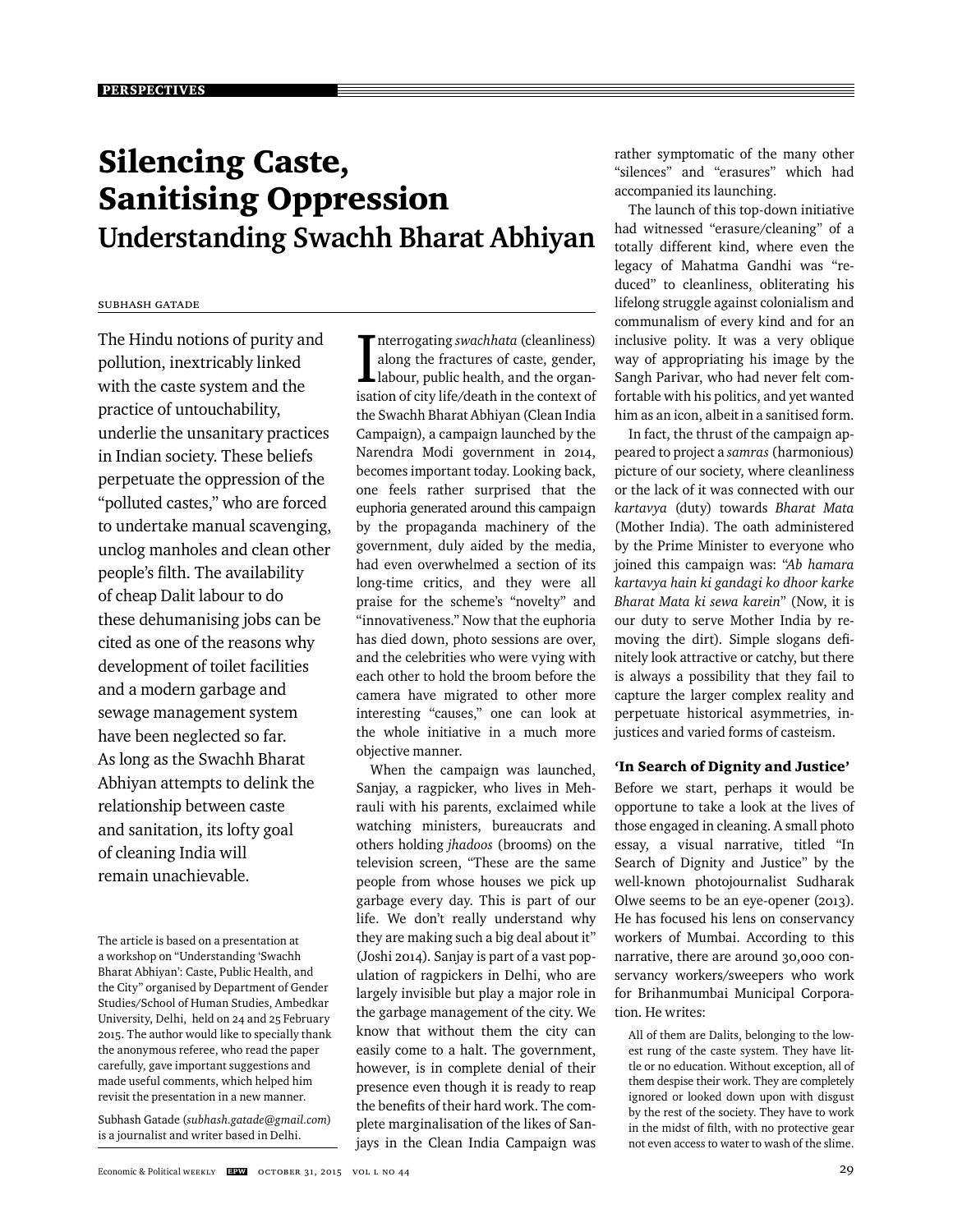Most of them are alcoholics<sup>1</sup> and live in poverty, in dismal housing...The workers abuse their wives and children. And when the husbands die, the despised job passes to the widows. The despair continues (Olwe 2013).

He further adds "I want the citizens to see the workers and to acknowledge their presence and contribution." He states that the aim of his photography "is to give a call to action, to urge fellow human beings through my pictures to change the picture" (Olwe 2013).

The pictures presented here—life stories of the conservancy workers and the apathy of the rest of the society towards their work—are definitely not soothing to the eyes. But one has to remain patient, and not merely look at the pictures but look beyond them, reminding ourselves of the stark fact that millions of people in this country—who are equal citizens of the republic—are condemned to live a subhuman life in the second decade of the 21st century, so that the rest of the society looks "clean." Also, it is high time that we acknowledge the "contribution they make for our health and survival, at the cost of their own health and survival" (Olwe 2013).

#### City Sewers or Death Traps?

The brief visual narrative by Sudharak Olwe reminded me of my own bloodcurdling experience when we decided to do something about deaths in sewers. In 2004, numerous such deaths were reported in various newspapers, and we felt perturbed about it. First we collated a report—a very rudimentary one to be frank—based on an initial survey to know the working conditions of the sewer workers. We also met a few families who had lost their young sons in sewers, talked to officials of the Safai Karmachari Commission and also interacted with activists who were in the know of things. And as a second step, we decided to launch a small campaign to communicate to the "civil society" that in Delhi alone a 100 workers were sacrificed at the altar of sewer every year and that this silent genocide of workers was a blot on democracy and should not be allowed to continue. To send our message across, we distributed handbills, staged a street play and also held street corner meetings. This initiative

culminated in a big public meeting at the Constitution Club, New Delhi.

As a part of the campaign, we distributed a handbill titled "City Sewers or Death Traps?." The pamphlet contained details of the deaths of two workers— Ala and Umesh—on 12 June 2004, while they were cleaning the sewer at Samaypur Badli, a locality in Delhi, and then moved on to the "powers that be who never appear to be unduly disturbed with such deaths." It also questioned the media, which is "always on the prowl for sensational news" but remained silent over such deaths. It also mentioned why none of the *safai karmacharis* (sanitation workers) were even provided elementary tools such as rope, box, oxygen cylinder, mask, etc, at the time of descending into the gutters. It ended with a few questions about sewer workers not getting adequate compensation in case of death or injury and why nobody was prosecuted for such deaths.

Believe me, when I was rereading the handbill, I felt that we were really naive as far as the issue was concerned. Naive about the gravity of the situation as it exists and also about the remedies which were and still are offered to ameliorate it.

Incidentally, just three years after our brief intervention in 2007, Siriyavan Anand did a story in *Tehelka* titled "Life Inside a Black Hole," where he discussed how "Beneath the glitter of India are dark alleys in which are trapped poisonous gases and millions of Dalits who do our dirty job in return for disease and untouchability." Few facts in the report were mind-numbing to say the least. According to Anand,

At least 22,327 Dalits of a sub-community die doing sanitation work every year. Safai Kamgar Vikas Sangh, a body representing sanitation workers of the Brihanmumbai Municipal Corporation (BMC), sought data under the Right to Information Act in 2006, and found that 288 workers had died in 2004–05, 316 in 2003–04, and 320 in 2002– 03, in just 14 of the 24 wards of the BMC. About 25 deaths every month. These figures do not include civic hospital workers, gutter cleaners or sanitation workers on contract. Compare this with the 5,100 soldiers—army, police, paramilitaries—who have died between 1990 and 2007 combating militancy in Jammu and Kashmir (2007).

It also underlined the fact that most of the workers who work in sewers die before retirement. The average lifespan of a manhole worker is about 45 years. If a worker does not die inside a manhole but due to illnesses contracted while doing the job, then there is no monetary compensation. For undertaking the hazardous job, the worker gets a paltry "risk allowance," which for example, is Rs 50 in Delhi. In developed countries, manhole workers are provided with proper safety equipment before they descend into the gutter. According to the *Tehelka* report,

manhole workers there are protected in bunny suits to avoid contact with contaminated water and sport a respiratory apparatus; the sewers are well-lit, mechanically aerated with huge fans and therefore are not so oxygen deficient. In Hong Kong, a sewer worker, after adequate training, needs at least 15 licences and permits to enter a manhole (Anand 2007).

#### In contrast, in India

the manhole worker wears nothing more than a loincloth or half-pants. In Delhi, since the directives of the National Human Rights Commission in October 2002, the majority of the DJB's permanent workers wear a 'safety belt'. It's a joke. This belt, connecting the worker through thick ropes to men standing outside, offers no protection from the gases and the sharp objects that assault the worker. At best, it helps haul them out when they faint or die (Anand 2007).

The report emphasised that it is not the lack of funds or technology which poses a problem. If technology could be used to launch satellites, then why can it not be used for managing garbage and sewage?

India's urban planners, designers and technologists have never felt the need to conceive a human-friendly system of managing garbage and sewage. Instead, they rely on an unending source of disposable, cheap, Dalit labour (Anand 2007).

Perhaps the hiatus which separates the "almost invisible sewer worker," mostly belonging to the Dalit caste, and the articulate sections of our society and their complete indifference to the pain and agony the manhole workers face, is best reflected in a Radio Mirchi television commercial which was aired a few years ago (Anand 2007). The said advertisement was on air for close to two years, where a man inside the manhole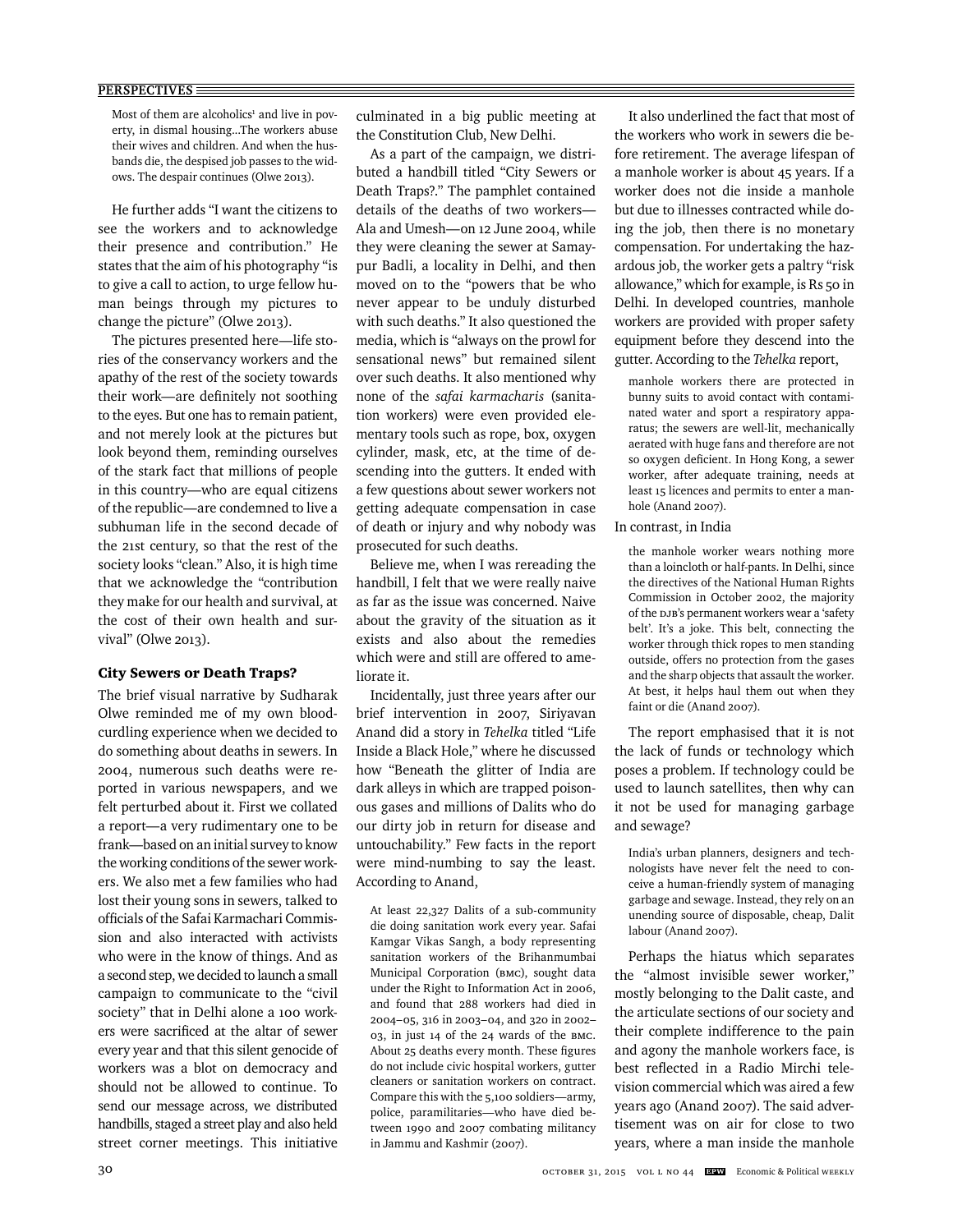was heard singing the song *Yeh suhana mausam, yeh khula aasmaan, kho gaye hum yahaan, haye, kho gaye hum yahaan...* (This lovely weather, these wide open skies, we are lost in the bliss, oh, we are lost here) (Anand 2007).

Viewers could see a paan-chewing man in a safari suit wondering

what keeps the man down in the manhole so happy that he should sing. Zooming in on the trousers and footwear left beside the manhole cover, the tagline said: "*Mirchi Sunnewaale… Always Khush*". Conceived by Prasoon Joshi of Mc-Cann Erickson, the ad went on without a murmur of protest from viewers or civil rights groups (Anand 2007).

# Shocking Indifference

Can we ask ourselves why nobody protested or even raised questions about this advertisement? Would similar stigmatisation of a race or community in one of the advanced countries generate a similar reaction? In a country where around 22,000-plus people die every year—one can debate the figures—in the process of unclogging our sewers and many more die before they reach the age of retirement, we have no qualms in "imagining" that someone working in a sewer is "enjoying" his work.

The only "explanation" possible for this state of affairs is that caste and related discriminations have become so common and ingrained in our psyche that nobody finds anything abominable. Perhaps this unique system of hierarchy—legitimised by the wider society and sanctified by religion—which has condemned a section of its own people to the "profession" of cleaning, sweeping and scavenging, has become a part of our thinking. It is a reflection of the deeper malaise afflicting the country. India, which yearns to become a "economic superpower" in the 21st century, has half of its population defecating in the open and lakhs of people still engaged in the "profession" of shit collection. In fact, we have designated communities who have been "forced" into this dehumanising profession since centuries.

These designated communities go by many names in various parts of the country. As Gita Ramaswamy describes in her book *India Stinking*, these communities are known as Bhangi, Valmiki,

Methar, Chuhra in Delhi, Dhanuk in Uttar Pradesh, Han and Hadi in Bengal; Mehtar and Bhangi in Assam; Methar in Hyderabad; Paki in coastal Andhra; Thotti in Tamil Nadu; Mira, Lalbegi, Chuhra and Balashahi in Punjab (2005: 3).

Names may be different, but they share the same fate: they belong to the bottom of the Hindu social hierarchy and are untouchables. Under the caste hierarchy, castes that consider themselves superior do enjoy a wider range of choice of occupations. But the erstwhile untouchables, today's Dalits, have the least desirable occupations—removal of human excreta, cleaning, sweeping, leatherwork, skinning of dead animals, removal of human and cattle corpses, rearing of pigs, etc. And one witnesses this social hierarchy existing within other religious communities in the country as well.

Few years back, three short films on the practice of manual scavenging by a young director P Amudhan (2005) from Southern India had made waves. One of these films titled *Vande Matarm—A Shit Version* had A R Rahman's popular song "Vande Mataram" playing in the background, while a women manual scavenger from Madurai went about performing her task.2 This music video was a conscious attempt to question the pseudo-patriotism of the people and a society which allows such heinous practices like scavenging on casteist lines. This music video had caused quite a furore, and the then Tamil Nadu government had to act against the local collector of the district where the film was made, supposedly for turning a blind eye towards this inhuman practice.

Everybody knew that it was just an eyewash. The practice is widespread all over India. According to official figures, India happens to be the number one country as far as open defecation is concerned, where more than 60 crore people have no sanitation facilities at home, and they either go out in the fields or use dry latrines to relieve themselves. According to official figures, more than 6.76 lakh people3—95% of them women —who are engaged in what is known as manual scavenging, that is, "lifting and removal of human excreta manually."4

Bezwada Wilson, who is working for the liberation of manual scavengers from their "profession" under the banner of Safai Karmachari Andolan for many years, writes in a foreword to the book *India Stinking*

How can one feel proud of cleaning the worm filled, stench producing shits of millions every day? Instinctively closing our nostrils, filling our chests with what fresh air we can muster before entering these toilets, we safai karmcharis suffer from the worst kinds of respiratory and skin infections. ..many would tell us how at the age of eight or eleven they were introduced to this work; how for many days they could not bring food to their lips; how the stench of shit was constantly in their nostrils; how they were constantly spitting out the shame and the indignity (Ramaswamy 2005: viii).

#### Government Indifference

Not that there have not been attempts by the government to eradicate this practice, but these have been half-hearted and have exhibited its indifference. For example, the Government of India promulgated the Employment of Manual Scavengers and Construction of Dry Latrines (Prohibition) Act in 1993, but it took four years to notify it in the Gazette of India (1997). No state bothered to promulgate the act till 2000. And one notes that within 20 years of its existence, not a single government official has been convicted for allowing this practice to continue. In fact, it was observed that the main violators of the law were government authorities themselves. The Indian Railways continued to resist its implementation under the specious plea that the cost factor has to be taken into consideration if the practice has to be eliminated.

As if to acknowledge the failure of this act, the government passed a new legislation, the Prohibition of Employment as Manual Scavengers and Their Rehabilitation Act, 2013 or the MS Act, 2013 in September 2013 and issued a government notification for the same. The legislation views the provision of protective gear to the workers and observance of safety precautions as an alternative to mechanisation (*Hindu* 2013). According to the act, those using protective gear and devices as may be notified by the central government would not come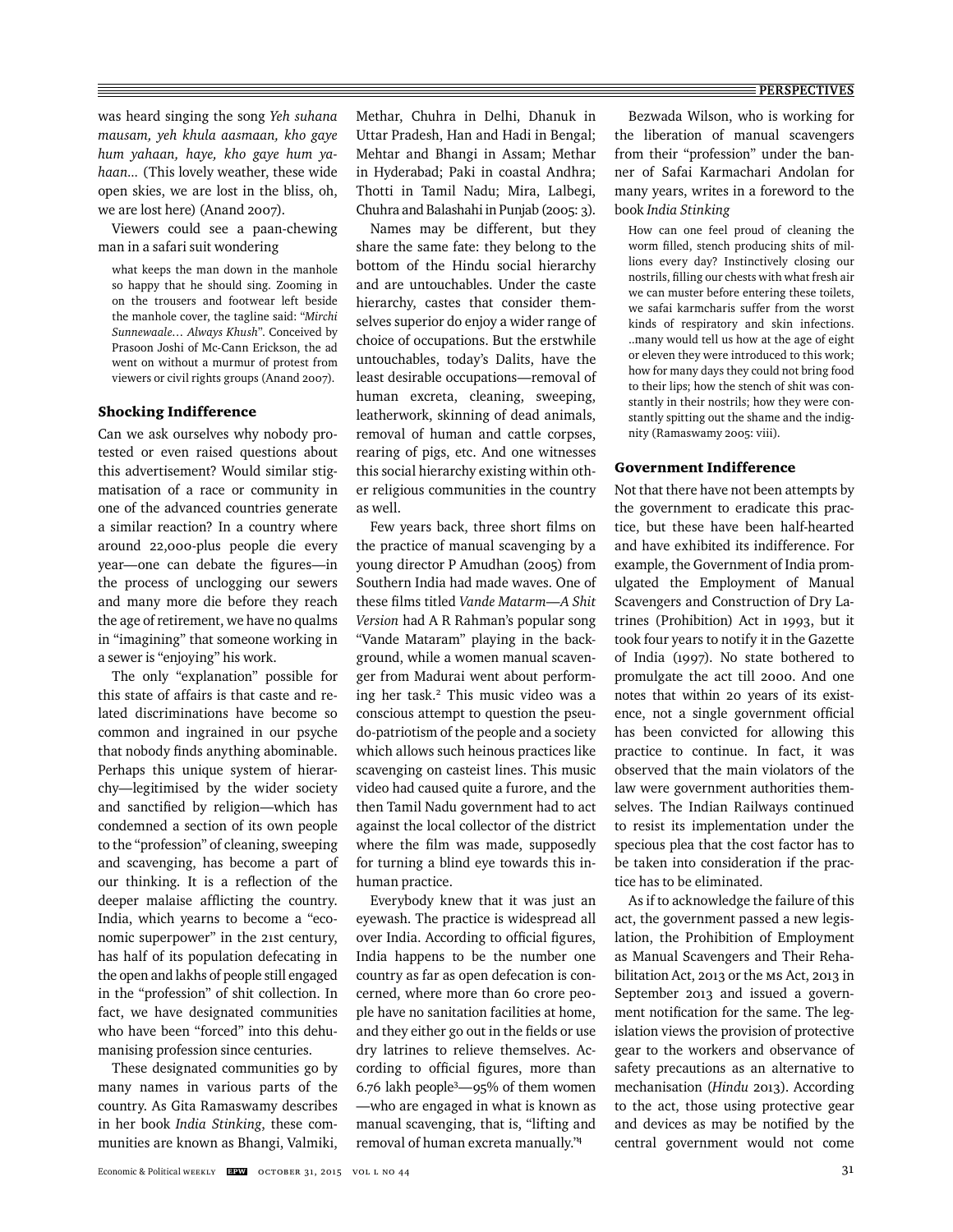under the definition of a "manual scavenger." This is nothing but an escape clause for local and railway authorities to continue to deploy workers for manual scavenging (*Hindu* 2013).

#### Caste and Neglect of Sanitation

Interestingly, people in other South Asian countries have better access to sanitation facilities. Figures from the *United Nations Human Development Report 2001*, as cited by Ramaswamy (2005) in her book, are quite revealing in this regard (Table 1).

#### **Table 1: Access to Sanitation**

| HDI<br>Rank | Country                       |      | Population with Sustainable Access<br>to Improved Sanitation (%) |  |
|-------------|-------------------------------|------|------------------------------------------------------------------|--|
|             |                               | 1990 | 2000                                                             |  |
|             | 142 Pakistan                  | 36   | 62                                                               |  |
| 127         | India                         | 16   | 28                                                               |  |
| 138         | Bangladesh                    | 41   | 48                                                               |  |
| 96          | Sri Lanka                     | 85   | 94                                                               |  |
|             | Source: Ramaswamy (2005: 16). |      |                                                                  |  |

Note that apart from India, the caste system and its attendant discriminations is either weak or more or less absent in the other three South Asian countries. Can we then say that India fares poorly in improving access to sanitation because of the dominance of caste system?

Did people in India always have poor access to sanitation facilities? The sophisticated sanitation and drainage system in place during the Indus Valley civilisation can be educative in this connection.

People during the Harappan times "had waterborne toilets in each house, which were linked by drains covered by burnt clay bricks" (Pathak 1995). This drainage system had manholes and chambers. But the science of sanitary engineering suffered a setback with the decline of the Indus Valley civilisation. "From then on, the toilets in India remained primitive and open defecation became rampant" (Pathak 1995).

The later day religious texts, *Narad Samhita* or *Vajasaneyi Samhita*, mention that one of the duties of slaves is "disposal of human excreta" (Ramaswamy 2005). Hiuen Tsang, the Chinese Buddhist scholar who visited India from 630 AD to 645 AD mentions in his travelogue that division of society was based on caste, the concept of untouchablility existed, and the Chandalas or Sudras had to live outside villages.

With the emergence of caste and untouchability—Ambedkar dates its origin to 400 CE—no need arose to revisit the setback suffered by sanitary engineering because a section of people was assigned the duty to collect excreta. The equation between excreta and "pollution" in Hindu society has led to the scandalous neglect of sewage management. Gita Ramaswamy, throws light on this situation:

In large parts of western world, the connection between human excreta and disease is well established. Human excreta is the principal vehicle for the transmission and spread of a wide range of communicable diseases.... In India, excreta is seen as impure....Traditional practice has failed to keep up with scientific disposal of excreta, leading to skewed practices, particularly in the matter of having someone else to clean up behind us. Excreta avoidance is ritualised: the bath is taken after defecation... Caste Hindu society did not ever mind that public places were soiled by excreta but insisted that inside of the house should be free of excretions... Given such ritual avoidance of excreta, and the reality that excreta cannot be avoided after all, caste Hindu society, not surprisingly, found the solution in 'polluted' castes who would manually handle excreta. Scavenging and caste are thus intimately linked (Ramaswamy 2005: 14).

# Rumblings Within

The ongoing narrative may just create an impression that there has been no resistance from the Dalit communities to the continuing oppression. Nothing can be further from the truth.

In fact, one notices fresh rumblings within the community to challenge the age-old "profession," and a large section of the youth are ready to discard the profession. Movements like the Safai Karmachari Andolan and others have organised the demolition of dry latrines at various places, and there have been occasions when people have spontaneously come forward to collectively burn the broom and basket which is used in scavenging.

Members of the Safai Karmachari Andolan, community-based organisations, non-governmental organisations (NGOs) or even well-meaning individuals, who are active in the community, are working towards exposing the prevalence of manual scavenging in different forms in all states of the country. They have undertaken the task of demolition of dry latrines and rehabilitation of manual scavengers. Further they are involved in exposing and criticising the casteist mindset of the government. In 2012–13, the Government of India allotted Rs 100 crore for the rehabilitation of manual scavengers, but in that entire financial year, the authorities did not bother to spend even one rupee on rehabilitation. And nobody was held accountable for that. Various organisations have approached the judiciary for intervention in the implementation of laws meant for prohibition and rehabilitation of manual scavengers.

We can see that their appeal to the scavenger community to leave the "unclean profession," which has stigmatised them for centuries together, or the *jhadoo chhodo, kalam uthao* (leave the broom, take up the pen) slogan raised by many conscious individuals has its origins in the historic satyagraha led by Ambedkar in Mahad in 1927. Here Dalits and many like-minded people from other communities marched to a local lake (called Chavdar *Talab*) to challenge the diktat issued by the upper-caste people that Dalits could not draw water from it. In the ensuing conference of the untouchables, which met at Mahad, it was decided that no untouchable "shall skin the dead animals of the Hindus, shall carry it or eat the carrion." As Ambedkar explained the situation in one of his articles

The object of these resolutions was twofold. The one object was to foster among the Untouchables self-respect and self-esteem. This was a minor object. The major object was to strike a blow at the Hindu Social order. The Hindu Social Order is based upon a division of labour which reserves for the Hindus clean and respectable jobs and assigns to the untouchables dirty and mean jobs and thereby clothes the Hindus with dignity and heaps ignominy upon the untouchables. The resolution was a revolt against this part of the Hindu Social Order. It aimed at making the Hindus do their dirty jobs themselves (qtd in Ramaswamy 2005: 99).

The Swachh Bharat Abhiyan is an attempt to popularise the broom once again, rather glamorise it, and thus cleverly bypass the voices of resistance. Interestingly in his hurry to "do a Gandhi," Modi launched the campaign from the same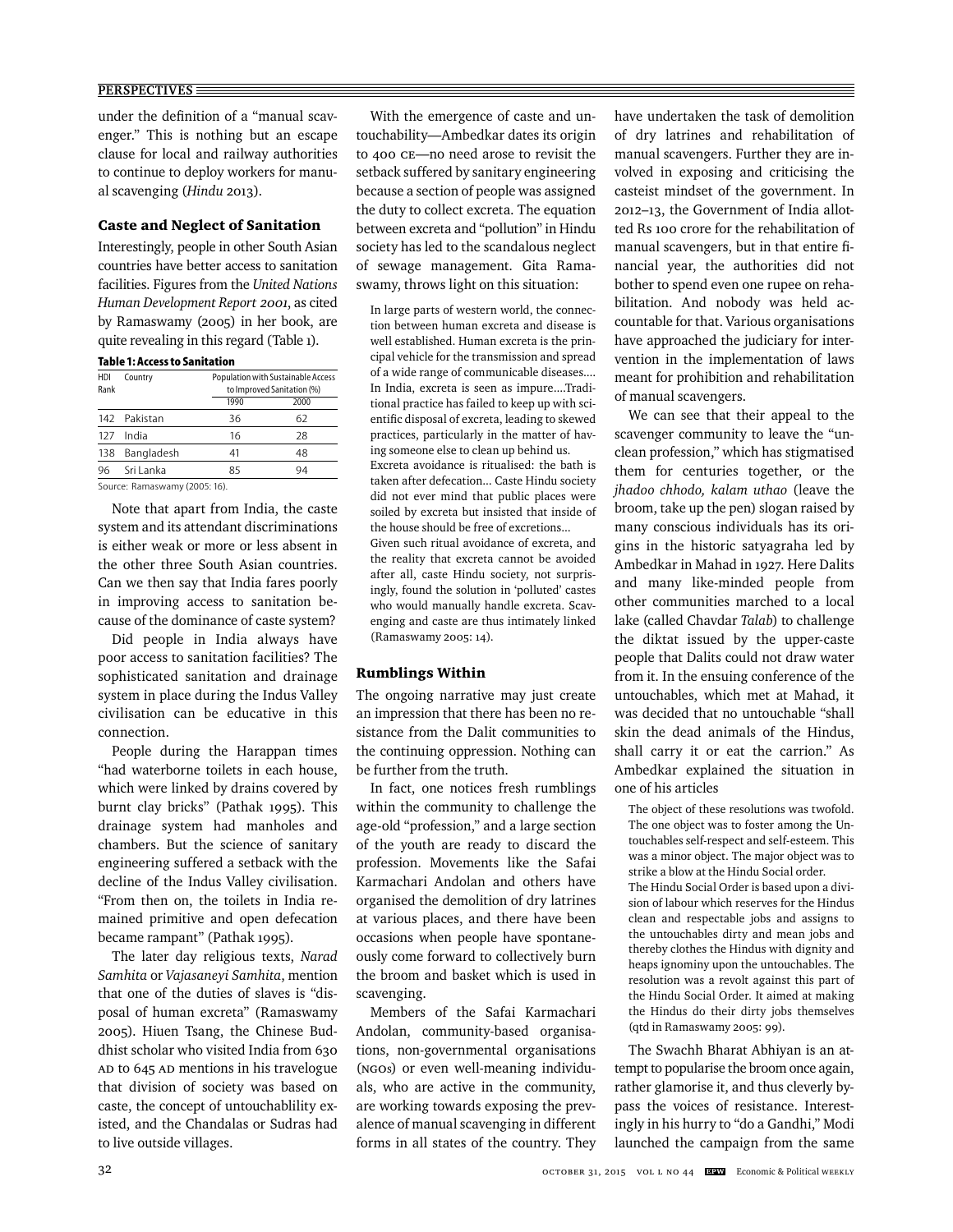Valmiki Basti in Delhi where Gandhi had stayed for a while, without bothering that such a move would further stigmatise the community. While the media did not bother to question the venue chosen by the Prime Minister to start his campaign, many close watchers of the situation did not feel surprised as they knew how Modi looks at this occupation, which finds mention in his book *Karmyog,* where he calls it as some kind of "spiritual experience".5 Talking about safai kamdars in one of his speeches, Modi said:

I do not believe that they have been doing this job just to sustain their livelihood. Had this been so, they would not have continued with this type of job generation after generation….At some point of time, somebody must have got the enlightenment that it is their (Valmikis') duty to work for the happiness of the entire society and the Gods; that they have to do this job bestowed upon them by Gods; and that this job of cleaning up should continue as an internal spiritual activity for centuries. This should have continued generation after generation. It is impossible to believe that their ancestors did not have the choice of adopting any other work or business (Modi 2007: 48–49).

When I was reading extracts from *Karmyog*, I thought there was a strange commonality between the observations of the Barve Committee formed in 1949 to look into the grievances of the manual scavengers and the Malkani Committee, which was formed in 1965. The Barve Committee had even made the offensive suggestion that the scavengers do not consider their work dirty and in fact even blamed the victims:

Ancestors of these Bhangis were just field labourers of a low caste, but never did the work of scavenging. Some of these people took to the dirty work of cleansing the latrines for the sake of profit. Slowly this developed into a monopoly. The stage was reached when the Bhangis wanted to exploit this monopoly and a sort of customary right was thus developed. By force of habit the Bhangi lost his self-respect to such an extent that he did not consider the dirty work of cleansing latrines as a curse from which he should endeavour to extricate himself (Ramaswamy 2005: 64).

Commenting on the "customary rights" of scavengers, the Malkani Committee said:

Scavenging has been a way of life for the family. A fatalistic attitude pervades the whole outlook due to the lack of education and the absence of other openings for employment (Ramaswamy 2005: 64).

Coming back to Modi's remarks these got published in the *Times of India* in November 2007 and were translated and republished in few Tamil newspapers. There was a massive reaction of Dalits in Tamil Nadu for calling their menial job a "spiritual experience." Modi's effigies were burnt in different parts of the state. Sensing trouble, Modi immediately withdrew 5,000 copies of the book, but still stuck to his opinion. Two years later, addressing 9,000-odd safai karmacharis, he likened the safai karmachari's job of cleaning up others' dirt to that of a temple priest. He said, "A priest cleans a temple every day before prayers, you also clean the city like a temple. You and the temple priest work alike" (Shah 2012).

It would have been enlightening for Modi if he could have browsed through Ambedkar's writings just to know how he had reacted when Mahatma Gandhi had similarly called "scavenging as the noblest service to society" and had said "How sacred is this work of cleanliness!" (1925). In response to Gandhi's views, Ambedkar said

To preach that poverty is good for the Shudra and for none else, to preach that scavenging is good for the untouchables and for none else and to make them accept these onerous impositions as voluntary purposes of life, by appeal to their failings is an outrage and a cruel joke on the helpless classes which none but Mr Gandhi can perpetuate with equanimity and impunity. In this connection one is reminded of the words of Voltaire ... 'Oh! mockery to say to people that the sufferings of some brings joy to others and works good to the whole. What solace is it to a dying man to know that from his decaying body a thousand worms will come into life' (qtd in Ramaswamy 2005: 96).

Also apart from the prevalence of the notions of pollution and purity, which are important cultural beliefs responsible for the prevalence of insanitary practices, an added complication has also arisen because of the different manner in which different religious communities in the country defecate. Mihir Sharma in his book *Restart: The Last Chance for the Indian Econom*y tells us that for defecating

80% rural Hindus use the fields while only 50% Muslims do so. Up to 40% Hindus who have access to 'working government latrine' won't use it, whereas only 7% of Muslims who have similar access will defecate outside (qtd in Bajpai 2015).

Interestingly his is not the first study of its kind which brings out the differences in toilet habits between the two communities. A paper by Michael Geruso and Dean Spears titled "Sanitation and Health Externalities: Resolving the Muslim Mortality Paradox?" also underlines the fact that

# **Journal Rank of EPW**

*Economic & Political Weekly* is indexed on Scopus, "the largest abstract and citation database of peer-reviewed literature," which is prepared by Elsevier NV (http://tinyurl.com/o44sh7a). Scopus has indexed research papers that have been published in EPW from 2008 onwards. The Scopus database journal ranks country-wise and journal-wise. It provides three broad sets of rankings: (i) Number of Citations, (ii) H-Index and (iii) SCImago Journal and Country Rank. Presented below are EPW's ranks in 2014 in India, Asia and globally, according to the total cites (3 years) indicator.

- Highest among 36 Indian social science journals and highest among 159 social science journals ranked in Asia.
- Highest among 36 journals in the category, "Economics, Econometrics and Finance" in the Asia region, and 36th among 835 journals globally.
- Highest among 23 journals in the category, "Sociology and Political Science" in the Asia region, and 15th among 928 journals globally.
- Between 2008 and 2014, EPW's citations in three categories ("Economics, Econometrics, and Finance"; "Political Science and International Relations"; and "Sociology and Political Science") were always in the second quartile of all citations recorded globally in the Scopus database.

For a summary of statistics on EPW on Scopus, including of the other journal rank indicators, please see http://tinyurl.com/qe949dj

EPW consults referees from a database of 200+ academicians in different fields of the social sciences on papers that are published in the Special Article and Notes sections.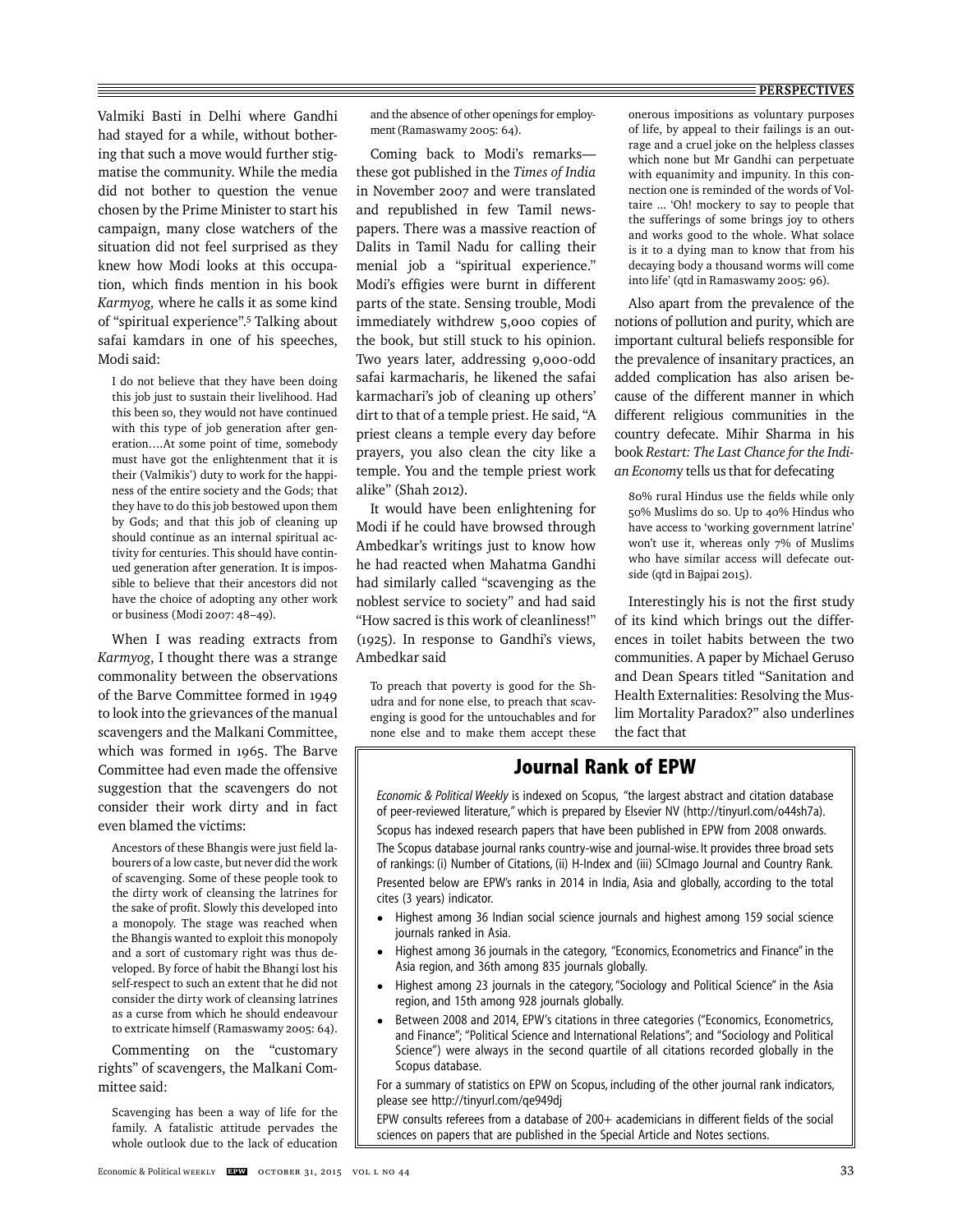prevalence of open defecation (hereafter OD) is particularly high among India's Hindu majority. Data from the most recent wave of the National Health and Family Survey of India show that as of 2005, 67% of Hindu households defecate in the open—eg, in fields, near streets, or behind bushes. In comparison, only 42% of the relatively poorer Muslim households do so (2014).

# They further add that

Ramaswami (2005) and Bathran (2011) attribute the modern persistence of OD among Hindus in India to the persistence of the Hindu caste system: the ritual avoidance of excreta is maintained not only by keeping defecation away from the home, but also by relegating its cleanup to the untouchables  $(2015)$ .

# Sanitising the Discourse on Caste

The "silencing" or "sanitising" of the discourse on caste in the packaging and presentation of the Swachh Bharat Abhiyan reminds one of the manner in which the Gujarat government made untouchability "disappear" on paper in the state sometime back, despite its persistence on the ground.

One should have a look at the Gujarat government-sponsored report titled the

"Impact of Caste Discrimination and Distinctions on Equal Opportunities: A Study of Gujarat," authored by scholars from the Centre for Environment Planning and Technology University (CEPT) led by R Parthasarathy, which calls caste discrimination a matter of "perceptions." In his blog "True Lies" senior journalist Rajiv Shah has provided a detailed critique of this study.6

To put in a nutshell, the CEPT report was the state government's response to an exhaustive study titled "Understanding Untouchability" done by a Ahmedabad-based NGO Navsarjan Trust in collaboration with Robert F Kennedy Center for Justice and Human Rights in 2009. The report demonstrated with concrete data the wide prevalence of untouchability both in public and private spheres in rural Gujarat. It is important to note that the results of the Navsarjan study were widely covered by the media.

Worried that the findings of the report might dent the well-cultivated image of a samras Gujarat under Modi, a panicky state government asked the CEPT to review and verify Navsarjan's findings. In fact, the government seemed so keen to give a clean chit to itself that it adopted a two-pronged approach to tackle the uncomfortable situation in which it found itself. Apart from commissioning the above-mentioned study, it constituted a committee under the chairmanship of the then minister for social justice, Fakirbhai Vaghela, and secretaries of different concerned departments to refute the findings of the report. The government instructed its officers to get affidavits from the Scheduled Caste residents of villages stating that untouchability did not exist.

Commenting on the government report, Rajiv Shah says that "the nearly 300-page report....far from being a review of 'Understanding Untouchability,' is more of an effort to justify the evil practice" (Shah 2012). As opposed to the survey of 1,589 villages done by Navsarjan, the CEPT team surveyed just five villages. "They were made to dig out a plethora of caste-wise data on agriculture, irrigation, employment and distribution of government schemes." But "they refused to collect any data on

# **APPOINTMENTS/PROGRAMMES/ANNOUNCEMENTS ADVERTISEMENTS**

*Subscribe to the Print edition + Digital Archives*



# **When you subscribe to the Print + Digital Archives, you get...**

- 50 issues of the print edition every year delivered to your door
- All special and review issues
- Archival access on the website for all content published since 1949 to date (including the *Economic Weekly*)
- Web Exclusives
- Featured themes articles on contemporary issues from our archives
- And a host of other features on **www.epw.in**

# To subscribe, visit: **www.epw.in/subscribe.html** Attractive subscription rates are available for students, individuals and institutions.

**Postal address:**Economic and Political Weekly, 320-321, A to Z Industrial Estate, GK Marg, Lower Parel, Mumbai 400 013, India. **Tel:** +91-22-40638282 | **Email:** circulation@epw.in